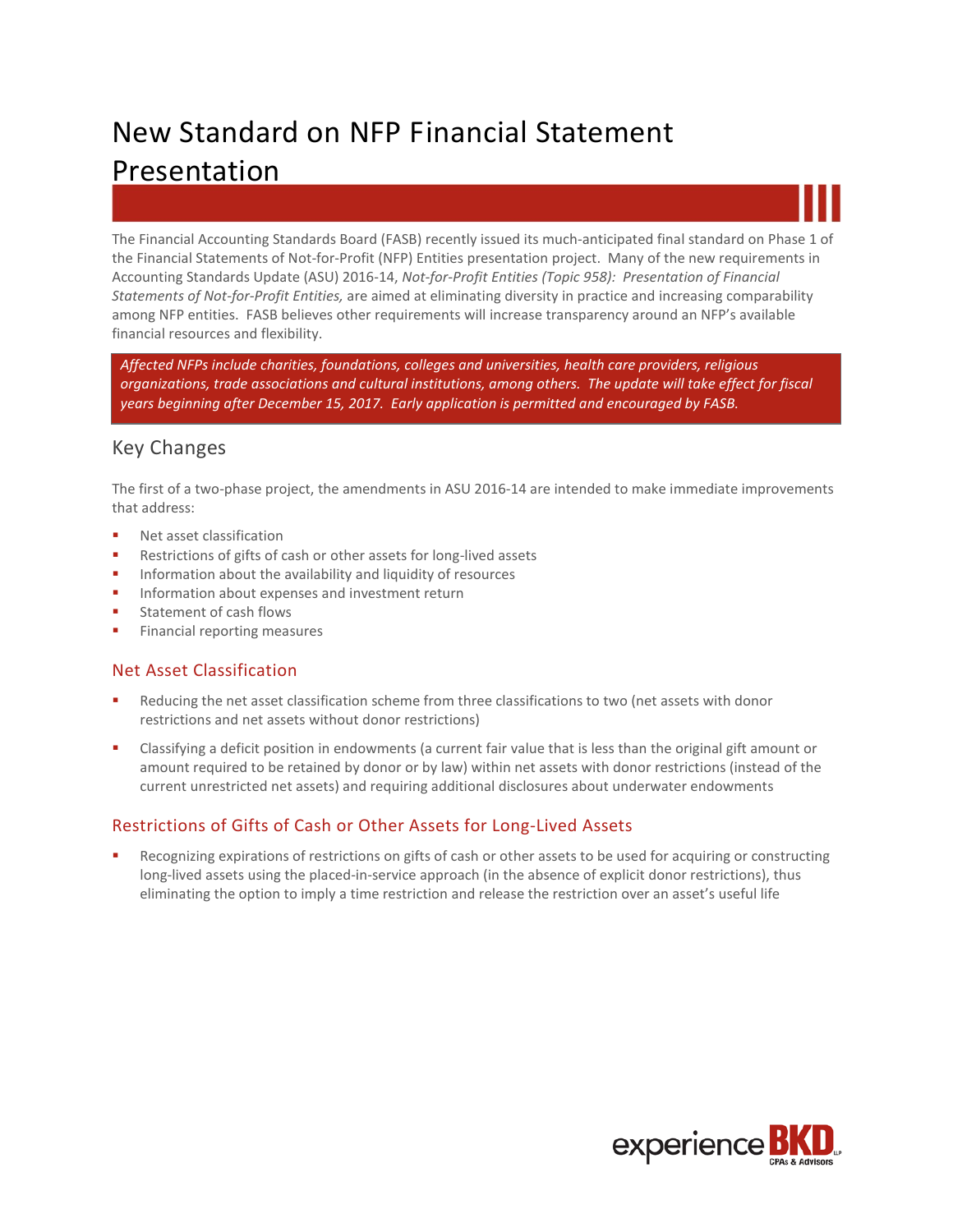*New Standard Issued on NFP Financial Statement Presentation* 

#### Information About the Availability & Liquidity of Resources

- Retaining the requirements to disclose the composition of donor-restricted net assets at the end of the period, highlighting how those restrictions affect resource use and liquidity
- Qualitative disclosures about how an NFP manages its liquid available resources to meet cash needs for general expenditures within one year of the balance sheet date
- Quantitative information about an NFP's financial asset availability at the balance sheet date to meet cash needs for general expenditures within one year of the balance sheet date either in the notes or on the face of the balance sheet, *e.g*., presenting a classified balance sheet
- Enhanced disclosures include information about the amounts and purpose of board-designated net assets at the end of the period

#### Information About Expenses & Investment Return

- Reporting of expenses by both their natural classification and their functional classification in one location, which could be on the face of the statement of activities, as a separate statement, or in notes to financial statements. Additional disclosures also will be required regarding specific methodologies used to allocate costs among program and support functions.
- Presenting investment revenues net of external and direct internal investment expenses and removal of the requirement to disclose netted investment expenses
- Investment expenses that have been netted against investment return are not permitted to be included in that analysis of all expenses by function and nature

#### Statement of Cash Flows

 Removal of the requirement to prepare or disclose an indirect reconciliation when an NFP chooses the direct method to present operating cash flows (NFPs may still choose from the direct or indirect method.)

#### Financial Performance Measures

 Those NFPs that voluntarily choose to present an operating measure are required to disclose information about internal board designations, appropriations and similar actions affecting that measure either on the face of the financial statements or in the notes.

## **Transition**

ASU 2016-14 must be applied on a retrospective basis. However, if presenting comparative financial statements, an NFP would have the option to omit the following information for any periods presented before the period of adoption:

- 1. Analysis of expenses by both functional and natural classification (the separate presentation of expenses by functional classification and expenses by natural classification is still required)
- 2. Disclosures about liquidity and availability of resources